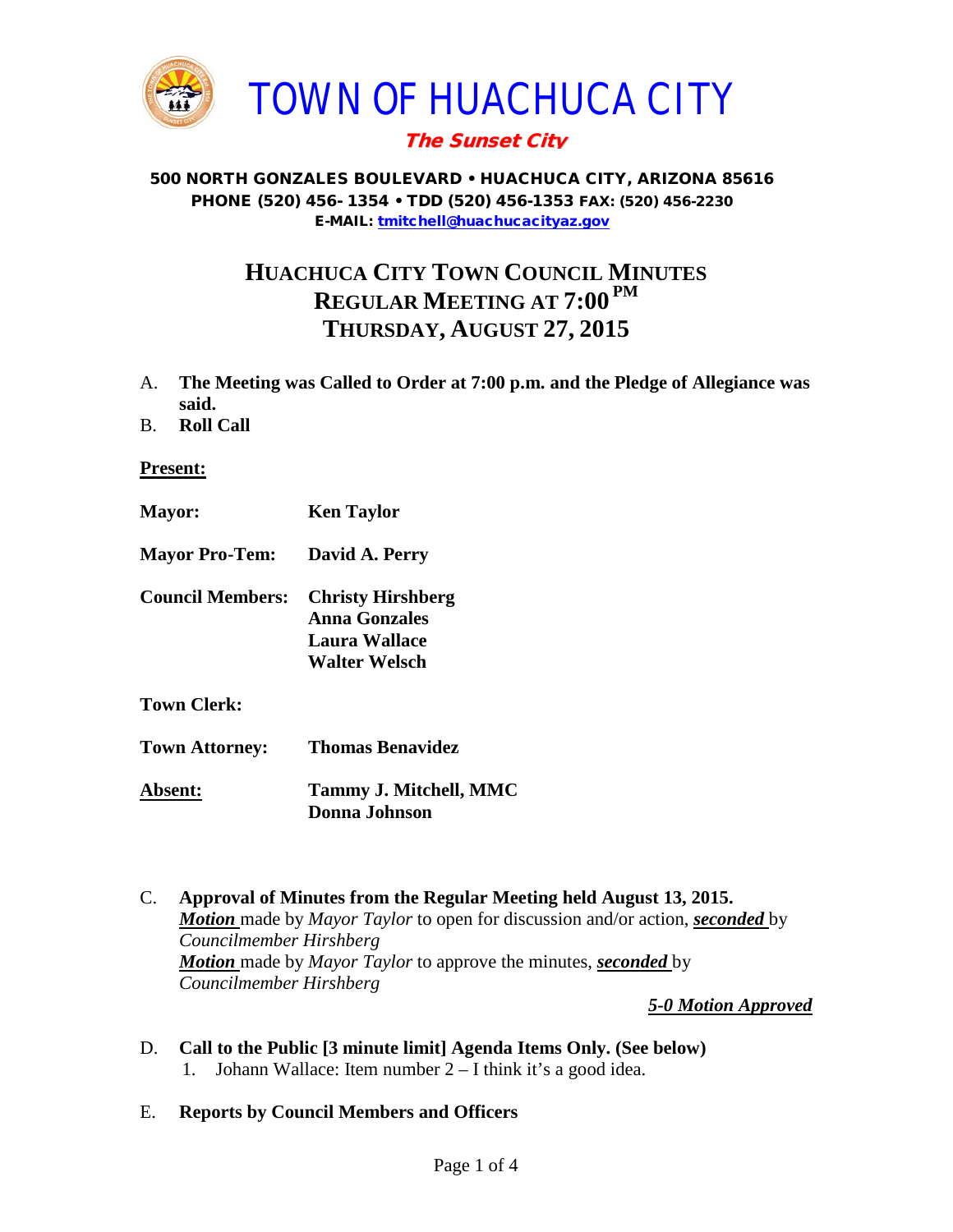- 1. *Councilmember Welsch - Library/Senior Center***-**. Councilmember Welsch stated the Library is doing well.
- 2. *Councilmember Gonzales***–** *Planning and Zoning-* . Councilmember Gonzales has no report at this time.
- 3. *Councilmember Wallace* **–** *Parks and Recreation***-**.Councilmember Wallace stated the Expo will be held on September 19 from 9:00 am till 2:00 pm. If you would like to be a vender, please sign up for the Expo.
- 4. *Councilmember Johnson – Public Safety-*Councilmember Johnson was absent. Mayor Pro Tem Perry mentioned that Assistant Police Chief Jim Thies
- 5. *Mayor Pro Tem Perry Public Works-* Mayor Pro Tem Perry stated that Public Works is still working with SSVEC on the wells. The Land Fill seems to be going ok just a few equipment problems. Supt. of Land Fill Brown commented that our blade snapped on our loader and we have to get this fixed. We are looking at getting all the grass cut at the land fill and working on the roads.
- 6. *Councilmember Hirshberg***–** *Finance-*.Councilmember Hirshberg said the finances look in order, only large item on here is the scales at the land fill. That was approved at a prior council meeting.
- 7. *Mayor Taylor-*Mayo*r* Taylor stated Clerk Mitchell is at a CDBG Conference. They have changed a few things and Clerk Mitchell is attending to make sure we are up on everything needed for our CDBG Grant. Mayor Taylor said that he met with Sherriff Daniels and was informed that in 2016 there will be a county wide dispatch center. We don't know where it will be yet or how exactly it will work. The sidewalk project should be done toward the end September.
- 8. *Tammy Mitchell – Town Clerk's Report-*Clerk Mitchell is absent.

# F. **Unfinished Business:**

1. **Discussion and/or Action [Mayor Taylor]: Raising Tipping Fees with Clarification**

*Motion* made by *Mayor Taylor* to open for discussion and/or action, *seconded* by *Mayor Pro Tem Perry*

*Motion* made by *Mayor Taylor* to authorize staff to post proper notices to raise tipping fees, *seconded* by *Councilmember Wallace*

# *6-0 Motion Approved*

- G. **New Business**
	- 1. **Discussion and/or Action [Mayor Taylor]: 2nd Reading of Ordinance 15- 04. An Ordinance of the Mayor and Town Council of the Town of Huachuca City, Cochise County, Arizona, Amending the Town Code Title 2, Chapter 2.20 "Council Procedure" Section 2.20.020 "Special Meetings" and Section 2.20.050 "Agenda" Concerning Notifying Council Members of Special Meetings and Using the Town's Website for Posting All Council Meeting Agendas.**

*Motion* made by *Mayor Taylor* to open for discussion and/or action, *seconded*  by *Mayor Pro Tem Perry*

# *Mayor Taylor read Ordinance 15-04 by title only*

*Motion* made by *Mayor Taylor* to adopt Ordinance 15-04, *seconded* by *Mayor Pro Tem Perry*

*6-0 Motion Approved*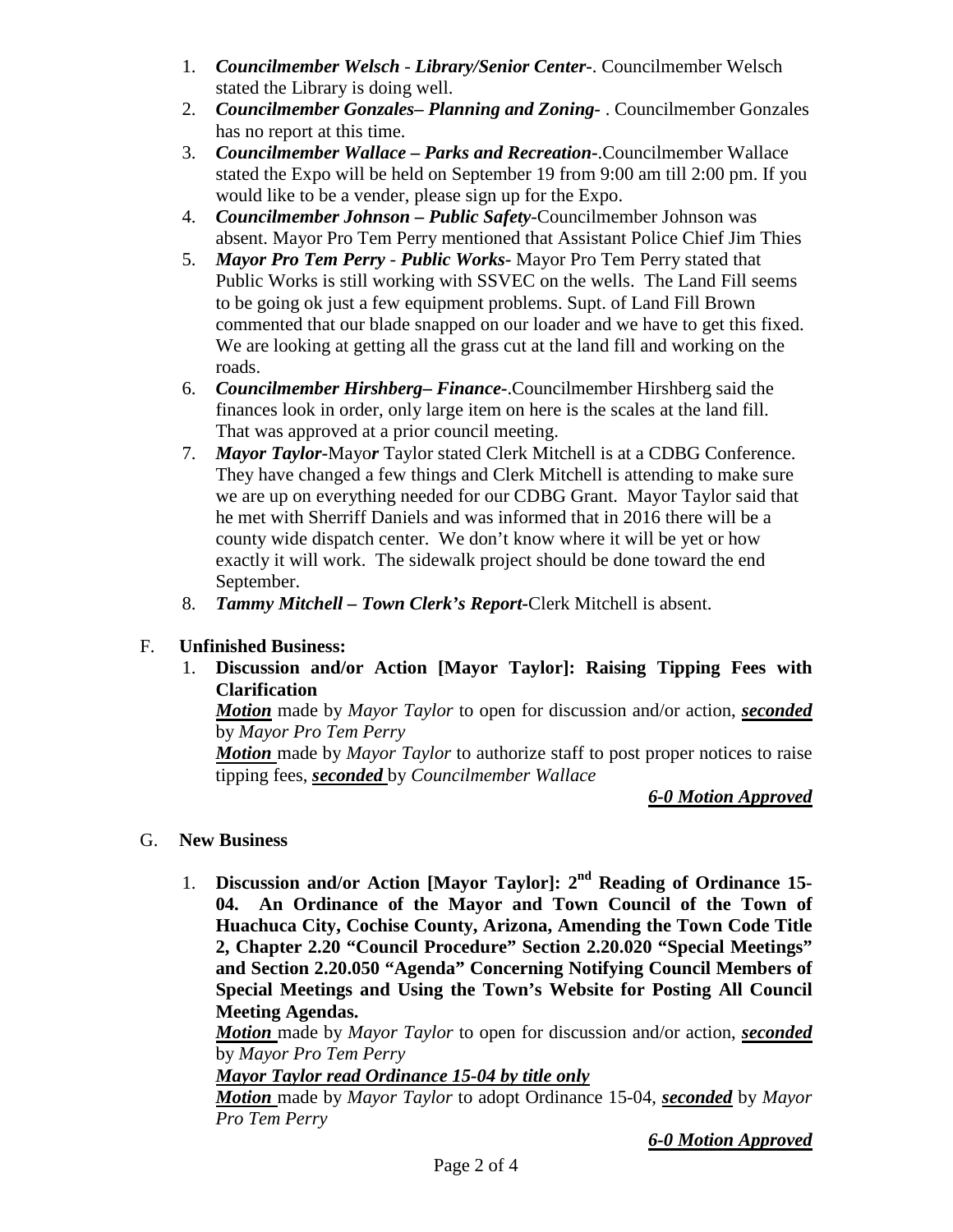2. **Discussion and/or Action [Mayor Taylor]: Appointing Dr. Jim Johnson to serve as Zoning Administrator, and amending the consulting agreement with Southwest Building Inspection Service, Inc., to include zoning administration for the Town of Huachuca City**

*Motion* made by *Mayor Taylor* to open for discussion and/or action, *seconded* by *Mayor Pro Tem Perry*

*Motion* made by *Mayor Taylor* to Appoint Dr. Jim Johnson and his company, Southwest Building Inspection Service, as the zoning administration, *seconded* by *Councilmember Gonzales*

*6-0 Motion Approved*

3. **Discussion and/or Action [Mayor Taylor]: Lessons and Takeaways from the Arizona League of Towns and Cities Conference.** *Motion* made by *Mayor Taylor* to open for discussion, *seconded* by *Councilmember Hirshberg*

*No Action*

H. **Payment Approval Report in the amount of \$159,438.10** *Motion* made by *Mayor Taylor* to open for discussion and/or action, *seconded* by *Councilmember Hirshberg Motion* made by *Mayor Taylor* to approve the payment report, *seconded* by *Councilmember Hirshberg*

*6-0 Motion Approved*

- I. **Call to the Public: [3 min. limit] ARS38-431-01 Public body may make an open call to the public during a public meeting, subject to reasonable time, place and manner restrictions, to allow individuals to address the public body on any issue within the jurisdiction of the public body. At the conclusion of an open call to the public, individual members of the public body may respond to criticism made by those who have addressed the public body, may ask staff to review a matter or may ask that a matter be put on a future agenda. However, members of the public body shall not discuss or take legal action on matters raised during an open call to the public unless the matters are properly noticed for discussion and legal action.**
	- 1. Walter Welsch Concern with how the League and the Attendance to the League was handled. It should have been brought to the council and to the public
- J. **Discussion and/or Action [Town Clerk]: Items to be placed on the next agenda** *Motion* made by *Mayor Taylor* to open for discussion and/or action, *seconded* by *Mayor Pro Tem Perry*
- K. **Adjournment (8:05 PM)** *Motion* made by *Mayor Taylor* to adjourn, *seconded* by *Councilmember Hirshberg 6-0 Motion Approved*

Approved by Mayor Taylor on September 10, 2015